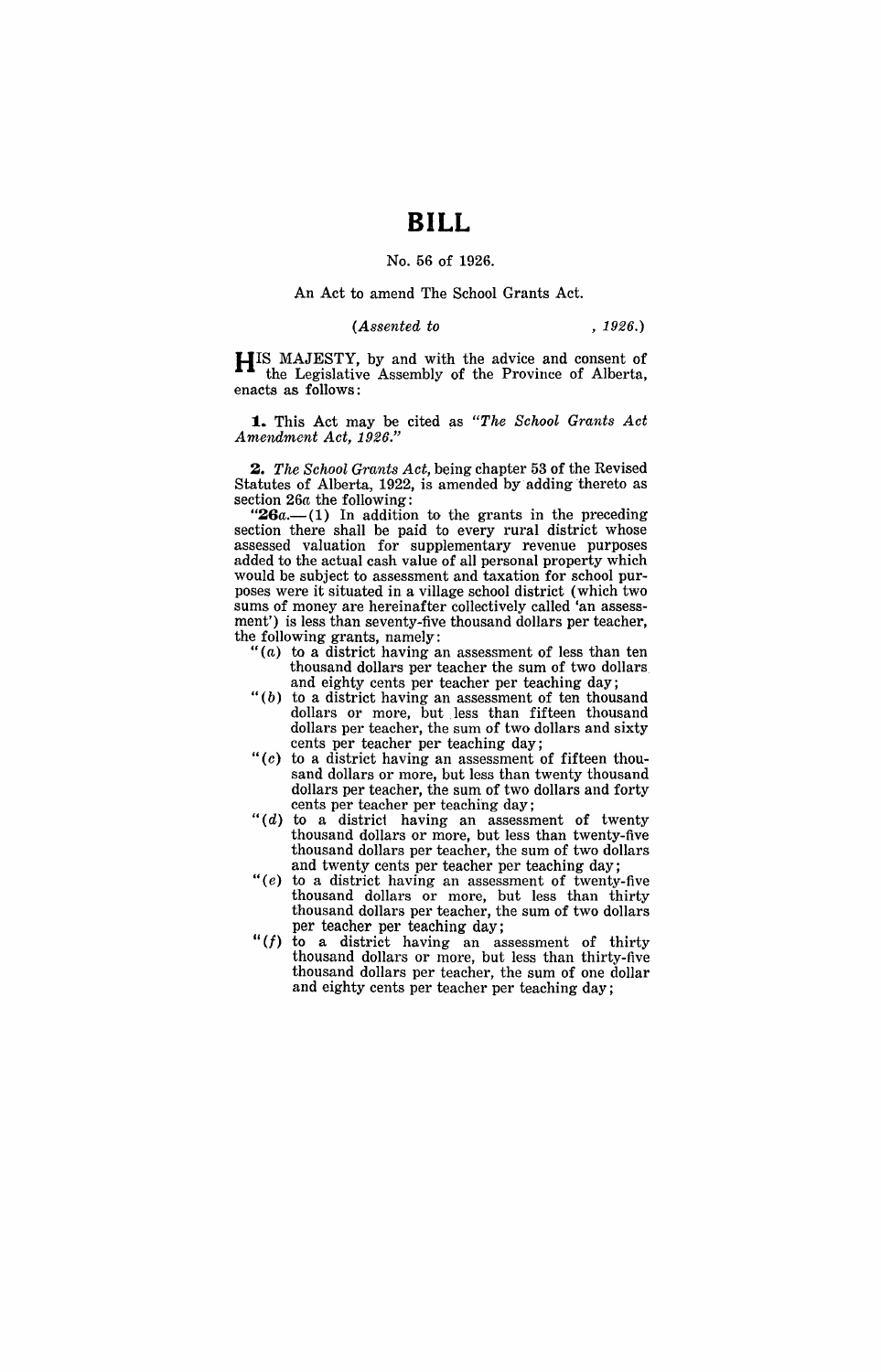- " $(g)$  to a district having an assessment of thirty-five thousand dollars or more, but less than forty thousand dollars per teacher, the sum of one dollar and sixty cents per teacher per teaching day;
- " $(h)$  to a district having an assessment of forty thousand dollars or more, but less than forty-five thousand dollars per teacher, the sum of one dollar and forty cents per teacher per teaching day;
- " $(i)$  to a district having an assessment of forty-five thousand dollars or more, but less than fifty thousand dollars per teacher, the sum of one dollar and
- twenty cents per teacher per teaching day;<br>"(j) to a district having an assessment of fifty thousand dollars or more, but less than fifty-five thousand dollars per teacher, the sum of one dollar per teacher per teaching day;
- " $(k)$  to a district having an assessment of fiftyfive thousand dollars or more, but less than sixty thousand dollars per teacher, the sum of eighty cents per teacher per teaching day;
- "(l) to a district having an assessment of sixty thousand dollars or more, but less than sixty-five thousand dollars per teacher, the sum of sixty cents per teacher per teaching day;
- "(m) to a district having an assessment of sixtyfive thousand dollars or more, but less than seventy thousand dollars per teacher, the sum of forty cents per teacher per teaching day;
- " $(n)$  to a district having an assessment of seventy thousand dollars or more, but less than seventy-five thousand dollars per teacher, the sum of twenty cents per teacher per teaching day.

"(2) The grants payable under this section may be paid direct to the teacher or teachers at the discretion of the Minister.

" $(3)$  The Minister may reduce or withdraw the grants provided in this section where the average attendance in any school district is less than five.

"(4) In any school district receiving special aid under this section the Minister may make such arrangements including the provision of transportation or the payment of board and lodging as will in his opinion provide educational facilities for the children of such district at a minimum cost

" (5) The grants provided in this section shall be payable in respect of teaching days after the last day of March, one thousand nine hundred and twenty-six, but shall not be payable in respect of more than one hundred and sixty days in anyone calendar year."

**3.** This Act shall come into force on ................. .